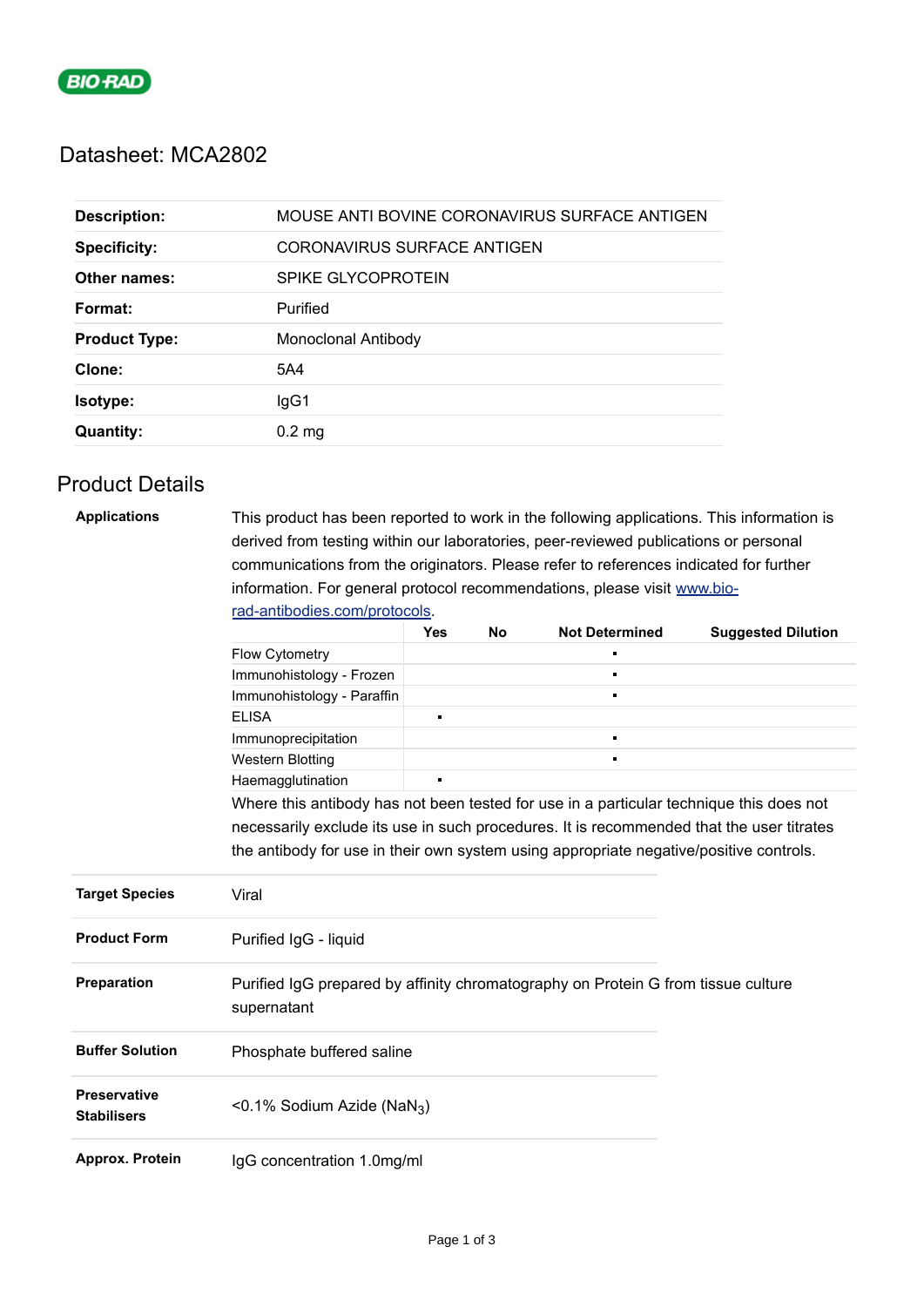#### **Concentrations**

| Immunogen                                      | Bovine coronavirus.                                                                                                                                                                                                                                                                                                                                                                                                                                                                                                       |
|------------------------------------------------|---------------------------------------------------------------------------------------------------------------------------------------------------------------------------------------------------------------------------------------------------------------------------------------------------------------------------------------------------------------------------------------------------------------------------------------------------------------------------------------------------------------------------|
| <b>RRID</b>                                    | AB_1102512                                                                                                                                                                                                                                                                                                                                                                                                                                                                                                                |
| <b>Fusion Partners</b>                         | Spleen cells from immunised Balb/c mice were fused with cells of the Sp2/0 myeloma cell<br>line.                                                                                                                                                                                                                                                                                                                                                                                                                          |
| <b>Specificity</b>                             | Mouse anti Bovine Coronavirus Surface Antigen antibody, clone 5A4 recognizes the<br>surface antigen of bovine coronavirus. Bovine coronavirus (BCoV) causes severe<br>diarrhoea in newborn calves, possibly resulting in death. It is also associated with winter<br>dysentery in adult cattle and respiratory infections in calves and cattle. The surface<br>antigen (also known as Spike glycoprotein, and historically as the peplomer) plays a<br>fundamental role in viral attachment and entry into the host cell. |
| <b>Storage</b>                                 | This product is shipped at ambient temperature. It is recommended to aliquot and store at<br>-20 $^{\circ}$ C on receipt. When thawed, aliquot the sample as needed. Keep aliquots at 2-8 $^{\circ}$ C for<br>short term use (up to 4 weeks) and store the remaining aliquots at -20°C.<br>Avoid repeated freezing and thawing as this may denature the antibody. Storage in                                                                                                                                              |
|                                                | frost-free freezers is not recommended.                                                                                                                                                                                                                                                                                                                                                                                                                                                                                   |
| <b>Guarantee</b>                               | 12 months from date of despatch                                                                                                                                                                                                                                                                                                                                                                                                                                                                                           |
| <b>Health And Safety</b><br><b>Information</b> | Material Safety Datasheet documentation #10040 available at:<br>10040: https://www.bio-rad-antibodies.com/uploads/MSDS/10040.pdf                                                                                                                                                                                                                                                                                                                                                                                          |
| <b>Regulatory</b>                              | For research purposes only                                                                                                                                                                                                                                                                                                                                                                                                                                                                                                |

# Related Products

#### **Recommended Secondary Antibodies**

| Goat Anti Mouse IgG (STAR77)                         | <b>HRP</b>                             |  |  |  |
|------------------------------------------------------|----------------------------------------|--|--|--|
| Rabbit Anti Mouse IgG (STAR12)                       | <b>RPE</b>                             |  |  |  |
| Rabbit Anti Mouse IgG (STAR8)                        | DyLight <sup>®800</sup>                |  |  |  |
| Goat Anti Mouse IgG (STAR76)                         | <b>RPE</b>                             |  |  |  |
| Goat Anti Mouse IgG (Fc) (STAR120)                   | FITC, HRP                              |  |  |  |
| Goat Anti Mouse IgG IgA IgM (STAR87) Alk. Phos., HRP |                                        |  |  |  |
| Rabbit Anti Mouse IgG (STAR13)                       | <b>HRP</b>                             |  |  |  |
| Goat Anti Mouse IgG (STAR70)                         | <b>FITC</b>                            |  |  |  |
| Rabbit Anti Mouse IgG (STAR9)                        | <b>FITC</b>                            |  |  |  |
| Goat Anti Mouse IgG (H/L) (STAR117)                  | Alk. Phos., DyLight®488, DyLight®550,  |  |  |  |
|                                                      | DyLight®650, DyLight®680, DyLight®800, |  |  |  |
|                                                      | FITC, HRP                              |  |  |  |

To find a batch/lot specific datasheet for this product, please use our online search tool at: [bio-rad-antibodies.com/datasheets](https://bio-rad-antibodies.com/datasheets)